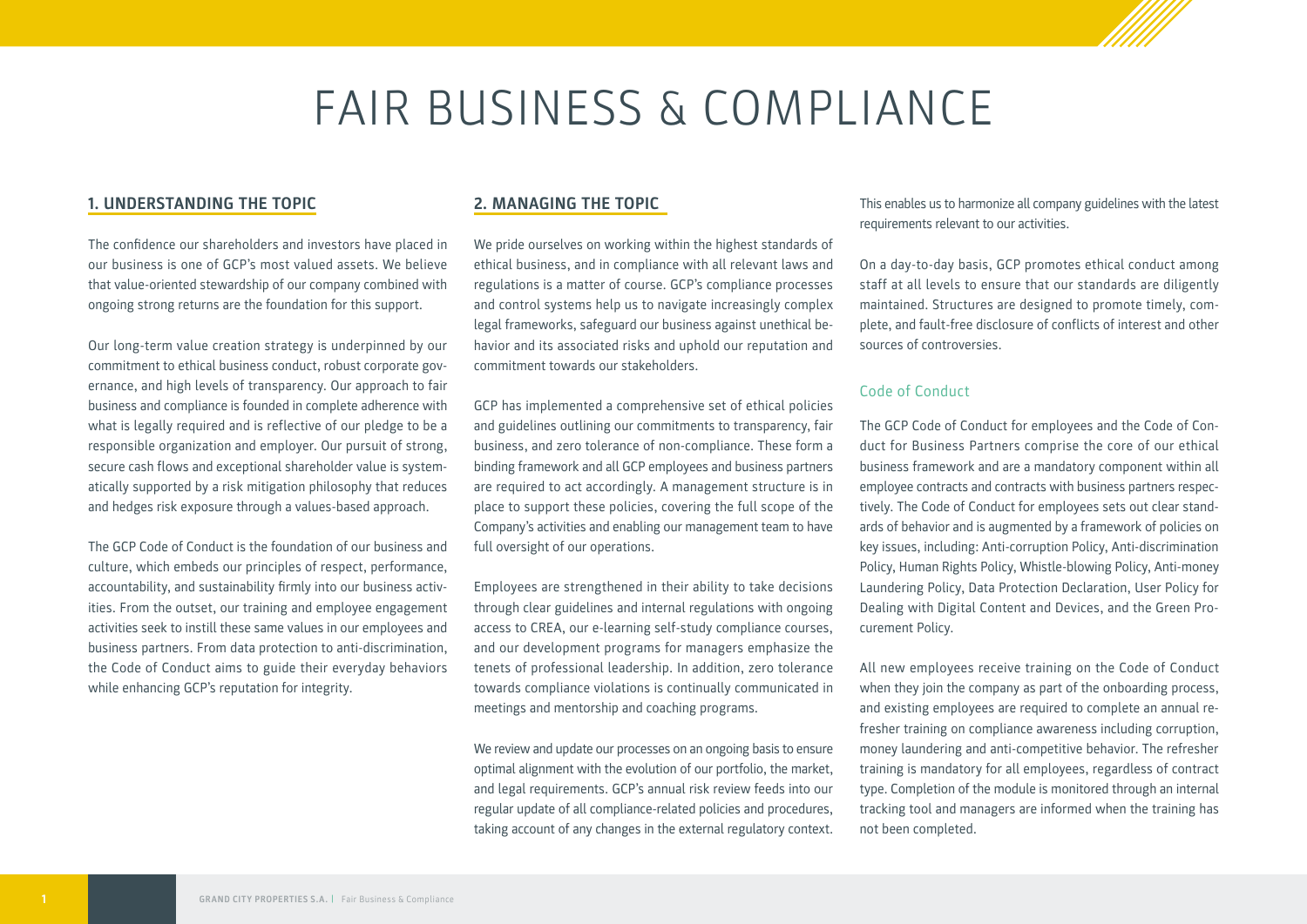GCP also maintains a Code of Conduct for Business Partners, which is included within all supplier contracts. With the full integration of SAP, it will provide us with the functionality to track the signing of the Code by all our business partners, further formalizing their commitment to operating at the same high standards of compliance.

#### Monitoring Compliance

GCP's internal control systems have been designed to exceed legal requirements and market expectations, and as such, we consider them to be thorough and effective. We have a rigorous internal risk monitoring system, which includes annual risk assessments to identify potential instances of non-compliance in relation to activities such as bribery, corruption, and anti-competitive behavior.

Employees and Supervisory Board members, for example, are required to register their membership of external industry organizations and institutions to track conflicts of interest, and any membership fees must be approved by the compliance department. Relevant employees are also obliged to undertake anti-trust e-learning training modules and receive guidance on competition law and risks.

As part of the annual risk assessment (that was postponed to 2022), we will implement a company-wide questionnaire to measure the understanding of compliance risks across the business, including familiarity with our policies. This will allow us to track key performance indicators such as employees' awareness of reporting lines, procedures, and legal obligations on an annual basis. In 2021, we created a Group-wide intranet page to make it easier for all employees, regardless of location, to access consistent information, guidelines, policies and procedures on topics such as bribery, corruption and ethics along with links to CREA (our e-learning tool). The site also includes reporting tools to utilize digital convenience and remove some barriers of reporting. For example, employees will be able to directly report conflicts of interests with internal and external stakeholders, including those concerning gifts and entertainment, to the compliance department, supporting a robust monitoring approach. The intranet page will be fully launched in 2022.

#### Whistle-blowing procedures

The standard internal reporting procedure via department and division heads to the Chief Compliance Officer is outlined in our Whistle-blowing Policy, which includes alternative routes to ensure employees feel empowered to register their concerns, free from fear of repercussions. Employees and business partners can report their concerns through email, post, a personal contact or a tollfree number.

Through our "Speak up" approach, employees are encouraged to address any concerns they might have about violations of the law, the Code of Conduct, or internal policies anonymously through a web-based reporting application. The system is operated via an external provider, giving both external and internal stakeholders the ability to report, 24/7, using secure communication, any suspected or verified instance of non-compliance or misconduct. The service will be officially launched in 2022.

We have established a Compliance Unit with representatives from the legal, HR and compliance teams, which is responsible for monitoring non-compliance reports and assessing these for both impact and severity. Where further investigation is required, management and the Compliance Unit will consult on the appropriate procedure. In the event an incident is reported, the Chief Compliance Officer is tasked with initiating an appropriate investigation of the circumstances, conducting discussions with the parties affected, and documenting a formal report. All reports are tracked and measured in line with our internal procedures, including the types of misconduct and any subsequent measures taken. The informant and witnesses are updated by the Compliance Department as needed. Disciplinary sanctions are taken should the preconditions for such measures be met.

#### Public policy and political donations

As a rule, we do not pursue any political lobbying activities or make donations to political parties. GCP does however participate in public policy debates through its membership of the German Property Federation (ZIA) (where we sit on its CSR and Diversity Committee), the European Public Real Estate Association (EPRA), and the German Sustainable Building Council (DGNB) – a non-profit association with a goal of supporting the sustainable construction and operation of real estate in Germany. For example, through EPRA - which promotes sustainability reporting for the transition to a sustainable built environment – we have previously supported engagement and consultation with the EU on the sustainable finance and Taxonomy Regulations as they apply to the real estate industry.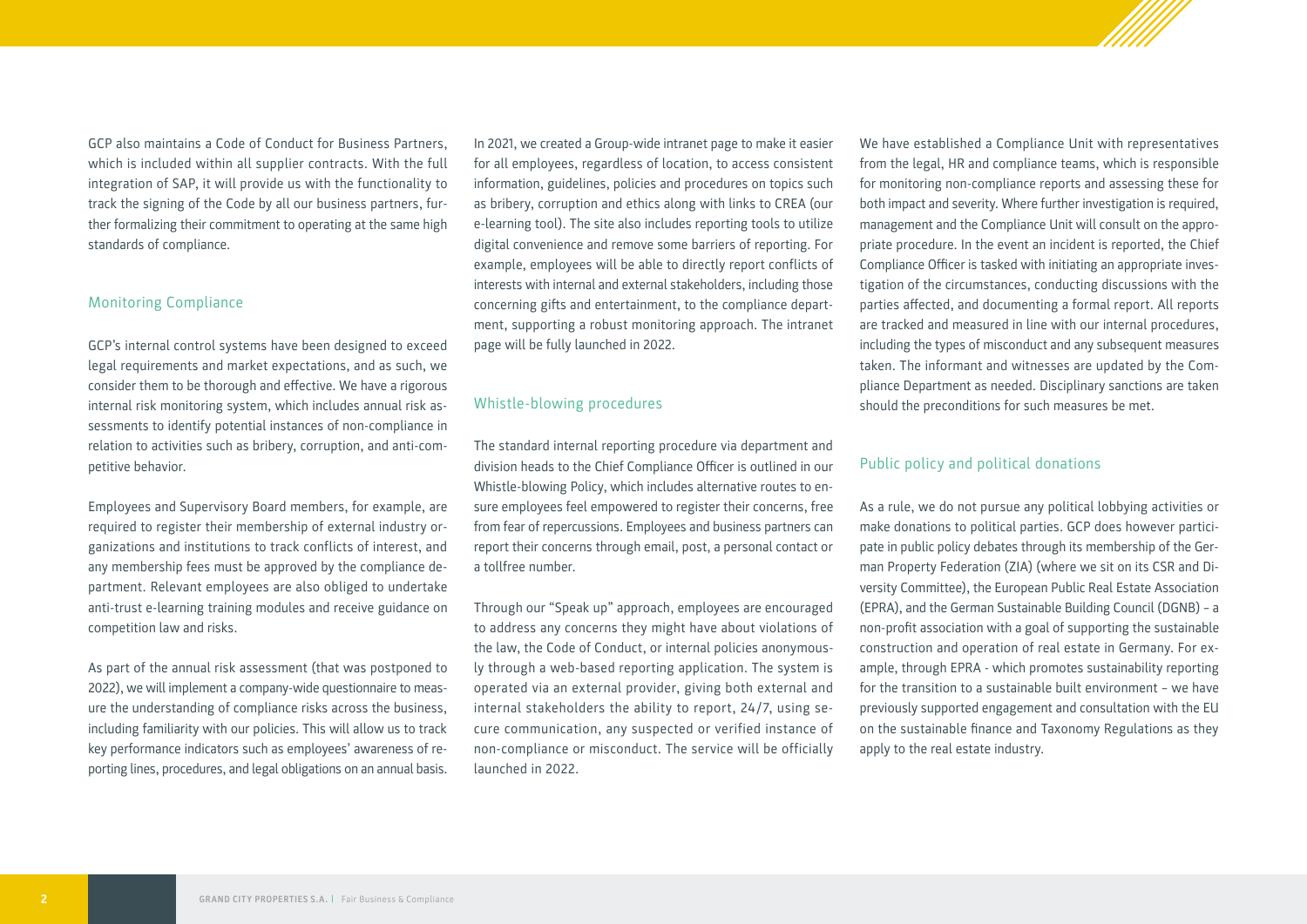

# **3. PERFORMANCE**

#### **Long-term Goals and 2021 Performance**

To guide the implementation of our sustainability strategy and track our progress, we have a long-term goal to maintain zero compliance violations. To monitor our performance and contribute to this long-term goal, we track the number of confirmed violations on a yearly basis.

Our track record shows that our internal control systems are thorough and effective. We are committed to reviewing and updating our processes on an ongoing basis to ensure optimal alignment with the evolution of our portfolio, the market, and regulatory environments.

Over the past four years we have not been made aware of or identified any confirmed incidents of non-compliance. In 2021, four potential compliance cases were reported at GCP. However, following thorough internal audits, which did not identify sufficient evidence, the cases were closed. None of them lead to any sanction or fine.

In 2021, we set targets to focus our efforts on compliance risk management and awareness. Below, we have described the progress against these targets:



| 2021 Target                                     | <b>Status</b> | <b>Progress</b>                                                                                                                                                                                                                                                                                                                                                                                                                                                                                                                                   |  |  |
|-------------------------------------------------|---------------|---------------------------------------------------------------------------------------------------------------------------------------------------------------------------------------------------------------------------------------------------------------------------------------------------------------------------------------------------------------------------------------------------------------------------------------------------------------------------------------------------------------------------------------------------|--|--|
| Conduct a compliance<br>risk assessment         | Postponed     | We postponed the 2021 Group-wide compliance risk assessment to 2022 to focus on implemen-<br>ting our whistle-blower system. Nevertheless, a risk assessment conducted in 2021 under the<br>leadership of the ESG department and an internal audit covered a significant number of complian-<br>ce topics that are related to ESG.                                                                                                                                                                                                                |  |  |
| Launch a Group-wide<br>compliance intranet site | Achieved      | Guidelines, regulations, policies, and procedures by department have been made readily available<br>to employees through the creation of a compliance intranet page in 2021, where information on<br>topics such as bribery, corruption and ethics can be easily accessed by all. A reporting tool has<br>also been added to the site to enable employees to directly report conflicts of interest to the<br>compliance department, including those concerning gifts and entertainment. The intranet page<br>will be officially launched in 2022. |  |  |